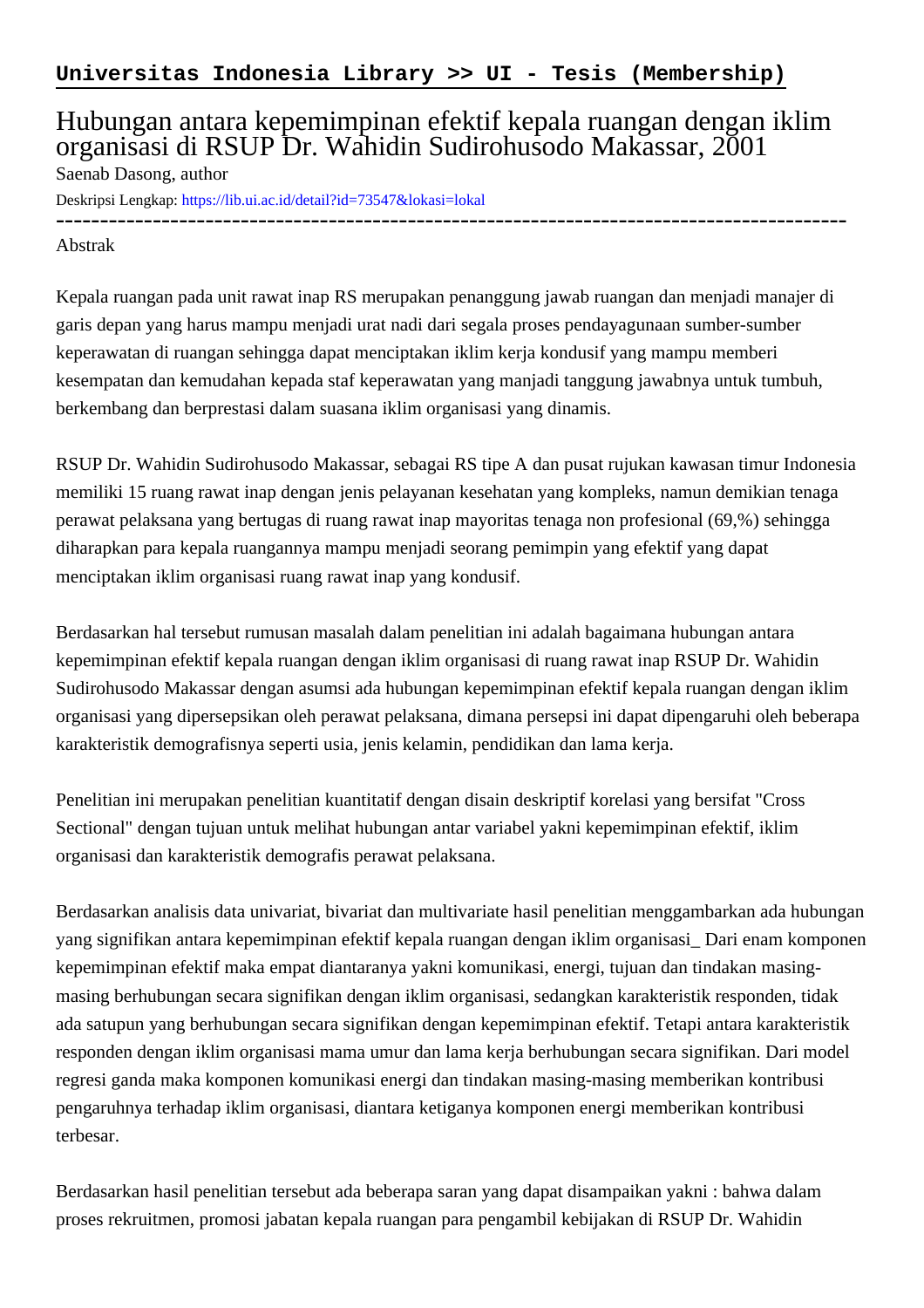Sudirohusodo sangat penting mempertimbangkan aspek kemampuan energi, kemampuan komunikasi dan kemampuan bertindak yang dapat terjaring melalui wawancara dan observasi.

Perawat yang berusia muda dan perawat yang mempunyai lama kerja kurang dari 10 tahun dapat didistribusikan merata pada 15 ruang rawat inap. Dalam meningkatkan kemampuan kepemimpinan maka kepala ruangan dapat melakukan learning by doing atau on the job training. Demikian juga agar senantiasa meningkatkan energi yang dimiliki, kemampuan berkomunikasi dan dapat bertindak sesuai batas kewenangan dengan mengaplikasikan komponen kepemimpinan efektif didalam kepemimpinannya.

## Daftar Pustaka 51 (1968 - 2000)

## $\langle$ hr $>$

The relation between the effective leadership of the charge nurse and the organisational climate at the Central Public Hospital Dr. Wahidin Sudirohusodo in Makassar, 2001 The charge nurse of a hospital long ward stay department is a person in responsibility to a ward and a manager in front line, who must have capability to become a nerve root of all process in making efficient use of nursing sources in the ward. The charge nurse can create a conducive working climate, allowing nursing staffs as her subordinate to have an opportunity and ease to develop and gain their achievement on the dynamic organisational climate.

The Central Public Hospital Dr. Wahidin Sudirohusodo in Makassar is a type A hospital having a role as a central reference in eastern Indonesia - posses 15 long ward stay departments with variety of complex health services. Nevertheless, the nurse staff in duty at long ward stay department is non-professional in majority or almost 69 %. Thus, the charge nurse is expected to have an effective leadership who is able to create a conducive long ward stay department.

Based on those reasons above, the problem formulation at this research poses how the relationship between an effective leadership and the organisational climate at long ward stay department at Central Public Hospital Dr. Wahidin Sudirohusodo in Makassar, with the assumption that there is an effective leadership of the charge nurse with the organisational climate perceived by the nurse in duty, which this perception can be affected by some demographic character such as age, sex, education, and duration of working.

This research is a quantitative study with correlation of descriptive design "Cross Sectional" in nature. This research aims at finding out the relation intervariable of effective leadership organisational climate and demographic character of nurses in duty. Based on the analytical data of univariate, bivariate, and multivariate, the research outcome shows that there is a significant relation between effective leadership of the charge nurse and organisational climate. Of these six components of effective leadership, four of them are communication, energy, purpose and action of each have interrelationship with organisational climate, while at the respondent characteristic, none of them has significantly relationship to effective leadership. However, the age and duration of working have a significant relationship between respondent characteristic and organisational climate. From multiple-regression linear model, the energy communication component and action on each give its influential contribution against organisational climate, energy component gives the greatest contribution in comparison with those three components.